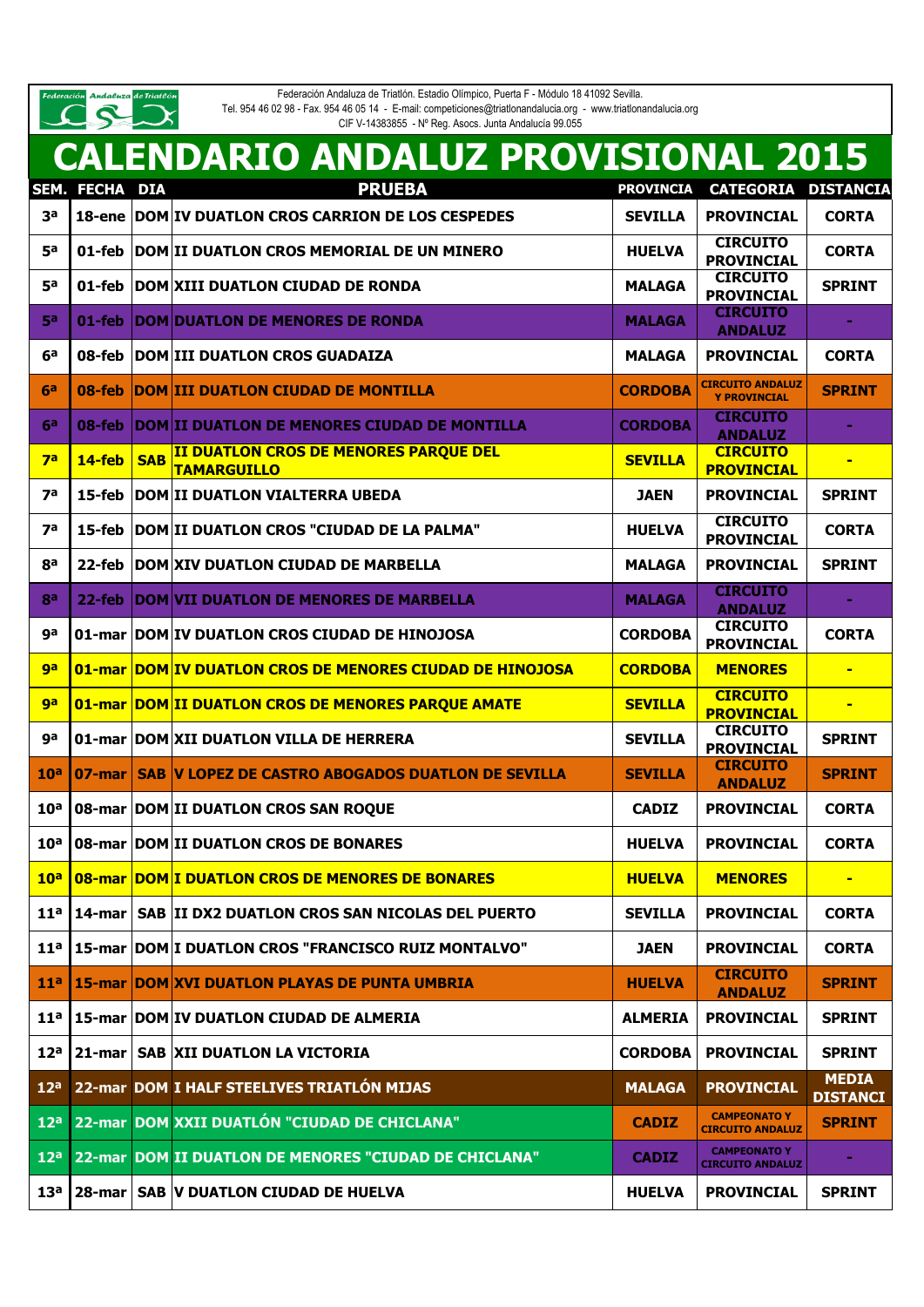| 13 <sup>a</sup> | $28$ -mar  | <b>SAB II DUATLON CROS DE MENORES PARQUE VEGA DE TRIANA</b>        | <b>SEVILLA</b>  | <b>MENORES</b>                    |                                                       |
|-----------------|------------|--------------------------------------------------------------------|-----------------|-----------------------------------|-------------------------------------------------------|
| 15 <sup>a</sup> | $11$ -abr  | SAB IV DX2 MEDIA DISTANCIA DE SEVILLA                              | <b>SEVILLA</b>  | <b>PROVINCIAL</b>                 | <b>MEDIA</b><br><b>DISTANCIA Y</b><br><b>OLIMPICA</b> |
| 15 <sup>a</sup> | 11-abr     | SAB II TRIATLON ALMUÑECAR "DESAFIO PIKAERAS 2015"                  | <b>GRANADA</b>  | <b>PROVINCIAL</b>                 | <b>SPRINT</b>                                         |
| 15 <sup>a</sup> |            | 12-abr   DOM XVI DUATLON DE ENCINAREJO                             | <b>CORDOBA</b>  | <b>PROVINCIAL</b>                 | <b>SPRINT</b>                                         |
| 15 <sup>a</sup> | $12$ -abr  | <b>DOM DUATLON DE MENORES DE ENCINAREJO</b>                        | <b>CORDOBA</b>  | <b>PROVINCIAL</b>                 | <b>SPRINT</b>                                         |
| 15 <sup>a</sup> |            | 12-abr   DOM   IV DUATLON CROS "RUTA DEL AZAHAR"                   | <b>SEVILLA</b>  | <b>PROVINCIAL</b>                 | <b>CORTA</b>                                          |
| 15 <sup>a</sup> |            | 12-abr DOM III DUATLON ALDEAS DE ALMONASTER                        | <b>HUELVA</b>   | <b>PROVINCIAL</b>                 | <b>SPRINT</b>                                         |
| 16 <sup>a</sup> | $18$ -abr  | SAB II TRIATLON LA SUFRIDA "LA BENEMERITA"                         | <b>CADIZ</b>    | <b>PROVINCIAL</b>                 | <b>MEDIA</b><br><b>DISTANCI</b>                       |
| 16 <sup>a</sup> |            | 19-abr DOM I DUATLON CROS VILLANUEVA DE LA REINA                   | <b>JAEN</b>     | <b>PROVINCIAL</b>                 | <b>CORTA</b>                                          |
| 16 <sup>a</sup> |            | 19-abr   DOM   III DUATLON CROS CIUDAD DE TOMARES                  | <b>SEVILLA</b>  | <b>PROVINCIAL</b>                 | <b>CORTA</b>                                          |
| 16 <sup>a</sup> |            | 19-abr DOM III TRIATLON DE BENALMADENA                             | <b>MALAGA</b>   | <b>PROVINCIAL</b>                 | <b>SPRINT</b>                                         |
| 17 <sup>a</sup> | $25$ -abr  | <b>SAB III MD CIUDAD DE AYAMONTE</b>                               | <b>HUELVA</b>   | <b>PROVINCIAL</b>                 | <b>MEDIA</b><br><b>DISTANCI</b>                       |
| 17 <sup>a</sup> | 25-abr     | <b>SAB IV TRIHERCULES CADIZ</b>                                    | <b>CADIZ</b>    | <b>PROVINCIAL</b>                 | <b>SPRINT</b>                                         |
| 17 <sup>a</sup> |            | 26-abr DOM II DUATLON CROS BALCON DE LA AXARQUIA                   | <b>MALAGA</b>   | <b>PROVINCIAL</b>                 | <b>CORTA</b>                                          |
| 17 <sup>a</sup> |            | 26-abr DOM IV DUATLON VILLA DE LA CARLOTA                          | <b>CORDOBA</b>  | <b>PROVINCIAL</b>                 | <b>SPRINT</b>                                         |
| 18 <sup>a</sup> | $02$ -may  | SAB VII TRIATLON MEDIO IRONMAN EL CHORRO                           | <b>MALAGA</b>   | <b>PROVINCIAL</b>                 | <b>MEDIA</b><br><b>DISTANCIA Y</b><br><b>OLIMPICA</b> |
| 18 <sup>a</sup> |            | 03-may DOM III TRIATLON DE MENORES DE SEVILLA                      | <b>SEVILLA</b>  | <b>MENORES</b>                    | $\blacksquare$                                        |
| 19a             | 09-may     | SAB XVIII LA LEGION 101 KM 24 H.                                   | <b>MALAGA</b>   | <b>AVENTURA</b>                   |                                                       |
| 19a             |            | 10-may DOM III DUATLON CROS SIERRA DE ARCOS                        | <b>CADIZ</b>    | <b>PROVINCIAL</b>                 | <b>CORTA</b>                                          |
|                 |            | 19 <sup>a</sup>   10-may   DOM   III TRIATLON COMARCA DEL GUADIATO | <b>CORDOBA</b>  | <b>PROVINCIAL</b>                 | <b>SPRINT</b>                                         |
| 19 <sup>a</sup> |            | 10-may DOM IV TRIATLON DE MENORES CIUDAD DE HUELVA                 | <b>HUELVA</b>   | <b>CIRCUITO</b><br><b>ANDALUZ</b> |                                                       |
| 19 <sup>a</sup> | $10$ -mav  | <b>DOM XTRAIL ALMERIMAR 2015</b>                                   | ALMERIA         | <b>AVENTURA</b>                   |                                                       |
| 20 <sup>a</sup> | $16$ -may  | <b>SAB I TRIATLON "VILLA DE VILCHES"</b>                           | <b>JAEN</b>     | <b>PROVINCIAL</b>                 | <b>MEDIA</b><br><b>DISTANCIA</b>                      |
| 20 <sup>a</sup> |            | 17-may DOM III TRIATLON CROS "PLAYAS DE CHIPIONA"                  | <b>CADIZ</b>    | <b>PROVINCIAL</b>                 | <b>SPRINT</b>                                         |
| 20 <sup>a</sup> |            | 17-may DOM XIX SATO SPORT TRIATLON DE SEVILLA                      | <b>SEVILLA</b>  | <b>CIRCUITO</b><br><b>ANDALUZ</b> | <b>MULTIPRUEBA</b>                                    |
| 21 <sup>a</sup> | 24-mav     | <b>DOM I TRIATLON CROS DE CASTRO MARIM - PORTUGAL</b>              | <b>PORTUGAL</b> | <b>PROVINCIAL</b>                 | <b>CORTA</b>                                          |
| 22 <sup>a</sup> | $30 - max$ | <b>SAB II HALF TRIATLON DE SEVILLA</b>                             | <b>SEVILLA</b>  | <b>CAMPEONATO</b>                 | <b>MEDIA</b><br><b>DISTANCI</b>                       |
| 22 <sup>a</sup> | $ 30-$ mav | <b>SAB ACUATLON DE MENORES DE SEVILLA</b>                          | <b>SEVILLA</b>  | <b>MENORES</b>                    | $\blacksquare$                                        |
| 22 <sup>a</sup> | $30$ -may  | <b>SAB III TRIATLON ISLA CANELA</b>                                | <b>HUELVA</b>   | <b>PROVINCIAL</b>                 | <b>SPRINT</b>                                         |
| 22 <sup>a</sup> |            | 31-may DOM XVIII TRIATLON CIUDAD DE MARBELLA                       | <b>MALAGA</b>   | <b>PROVINCIAL</b>                 | MULTIPRUEBA                                           |
| 22 <sup>a</sup> |            | 31-may DOM TRIATLON DE MENORES DE MARBELLA                         | <b>MALAGA</b>   | <b>CIRCUITO</b><br><b>ANDALUZ</b> | ٠                                                     |
| 23 <sup>a</sup> | $06$ -jun  | <b>SAB XXI TRIATLON VILLA DE PULPI</b>                             | <b>ALMERIA</b>  | <b>CAMPEONATO</b>                 | <b>OLIMPICO</b>                                       |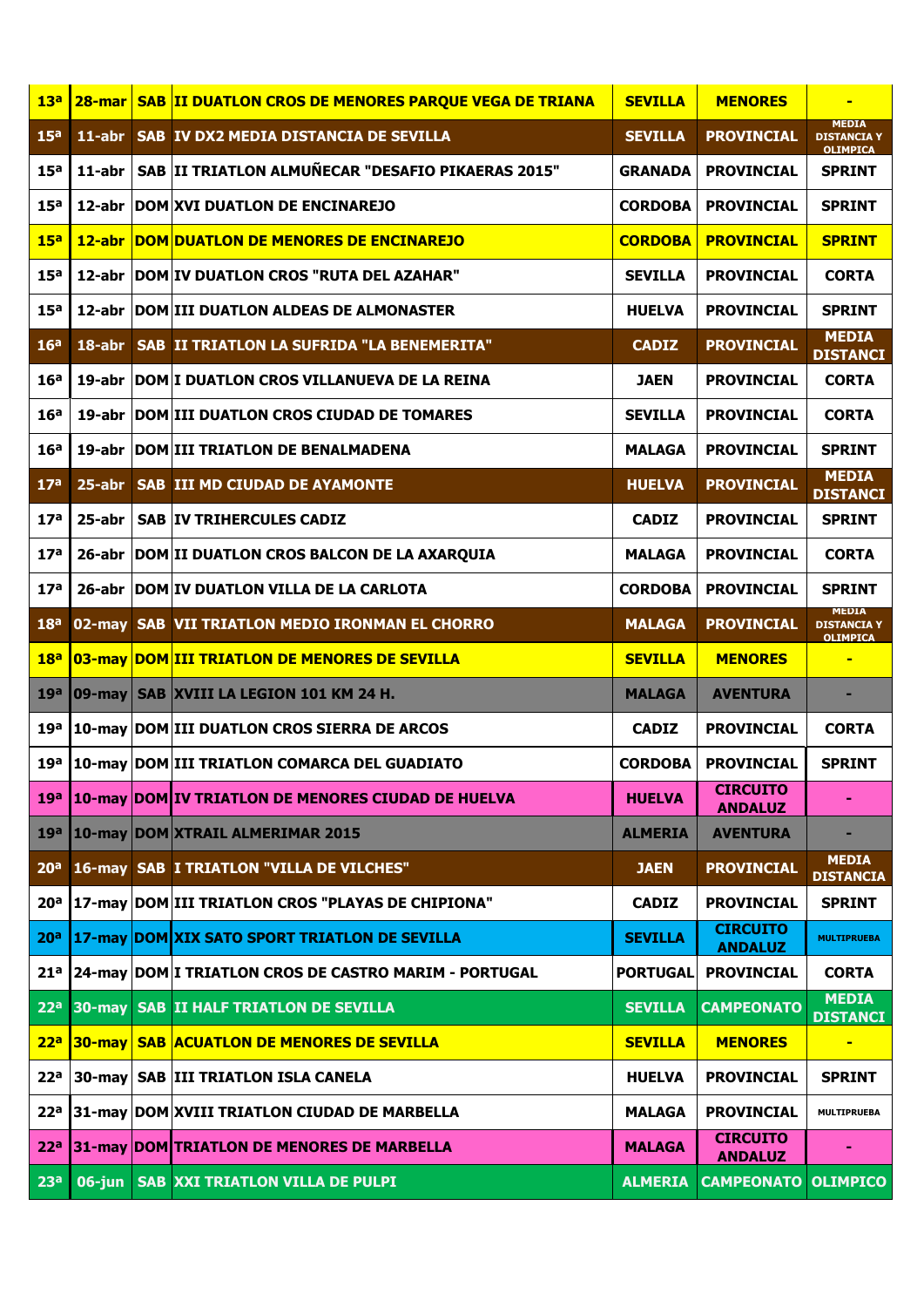| 23 <sup>a</sup> |           | 07-jun DOM I TRIATLON DE MENORES VILLA DE PULPI                                 | <b>ALMERIA</b> | <b>CAMPEONATO</b><br><b>Y CIRCUITO</b> |                                    |
|-----------------|-----------|---------------------------------------------------------------------------------|----------------|----------------------------------------|------------------------------------|
| 23 <sup>a</sup> |           | 07-jun   DOM VI TRIATLON CROS SIERRA DE ARACENA                                 | <b>HUELVA</b>  | <b>PROVINCIAL</b>                      | <b>CORTA</b>                       |
| 24 <sup>a</sup> |           | 14-jun DOM I TRIATLON PLAYA DE MATALASCAÑAS                                     | <b>HUELVA</b>  | <b>PROVINCIAL</b>                      | <b>SPRINT</b>                      |
| 24 <sup>a</sup> | $14$ -jun | <b>DOM X TRIATLON CIUDAD DE ALMERIA</b>                                         | ALMERIA        | <b>CIRCUITO</b><br><b>ANDALUZ</b>      | <b>OLIMPICO Y</b><br><b>SPRINT</b> |
| 25 <sup>a</sup> |           | 21-jun   DOM III TRIATLON CIUDAD DE LA MEZQUITA                                 | <b>CORDOBA</b> | <b>PROVINCIAL</b>                      | <b>SPRINT</b>                      |
| 26 <sup>a</sup> |           | 28-jun   DOM   DUATLON CROS VILLA DE JAMILENA                                   | <b>JAEN</b>    | <b>PROVINCIAL</b>                      | <b>CORTA</b>                       |
| 26 <sup>a</sup> | $28$ -jun | <b>DOM VI TRIATLON DE MENORES VILLA DE HERRERA</b>                              | <b>SEVILLA</b> | <b>CIRCUITO</b><br><b>ANDALUZ</b>      |                                    |
| 27 <sup>a</sup> | $04$ -jul | SAB II DUATLON VILLA DE FERNAN NUÑEZ                                            | <b>CORDOBA</b> | <b>PROVINCIAL</b>                      | <b>SPRINT</b>                      |
| 27 <sup>a</sup> | $05$ -jul | TRIATLON CONTRARRELOJ POR EQUIPOS VILLA DE FERNAN<br><b>DOM</b><br><b>NUÑEZ</b> | <b>CORDOBA</b> | <b>CAMPEONATO</b>                      | <b>SPRINT</b>                      |
| 27 <sup>a</sup> | $05$ -jul | <b>DOM II TRIATLON CROS CIUDAD DE BAZA</b>                                      | <b>GRANADA</b> | <b>PROVINCIAL</b>                      | <b>CORTA</b>                       |
| 27 <sup>a</sup> | $05$ -jul | <b>DOM IV ACUATLON POR RELEVOS VILLA DE ROTA</b>                                | <b>CADIZ</b>   | <b>AVENTURA</b>                        |                                    |
| 28 <sup>a</sup> | $12$ -jul | <b>DOM III TRIATLON CROS DE MOJACAR</b>                                         | <b>ALMERIA</b> | <b>PROVINCIAL</b>                      | <b>CORTA</b>                       |
| 28 <sup>a</sup> | $12$ -jul | DOM VII TRIATLON DE MENORES "IRONBABY" - MARMOLEJO                              | <b>JAEN</b>    | <b>CIRCUITO</b><br><b>ANDALUZ</b>      |                                    |
| 29a             | $19$ -jul | DOM IV ACUATLON VELA DE TRIANA - MEMORIAL IÑIGO VALLEJO                         | <b>SEVILLA</b> | <b>PROVINCIAL</b>                      | <b>SPRINT</b>                      |
| 30 <sup>a</sup> | $26$ -jul | <b>DOM XIII ACUATLON CIUDAD DE MARBELLA</b>                                     | <b>MALAGA</b>  | <b>PROVINCIAL</b>                      | <b>SPRINT</b>                      |
| 30 <sup>a</sup> | $26$ -jul | <b>DOM ACUATLON DE MENORES CIUDAD DE MARBELLA</b>                               | <b>MALAGA</b>  | <b>MENORES</b>                         | $\blacksquare$                     |
| 31 <sup>a</sup> | $01$ -ago | SAB XVIII TRIATLON CROS "MINAS DE LA REUNION"                                   | <b>SEVILLA</b> | <b>PROVINCIAL</b>                      | <b>SPRINT</b>                      |
| 31 <sup>a</sup> |           | 02-ago DOM X ACUATLON PLAYAS DE CHICLANA                                        | <b>CADIZ</b>   | <b>PROVINCIAL</b>                      | <b>SPRINT</b>                      |
| 31 <sup>a</sup> | $02$ -ago | DOM IV ACUATLON DE MENORES PLAYAS DE CHICLANA                                   | <b>CADIZ</b>   | <b>CAMPEONATO</b>                      | $\blacksquare$                     |
| 32 <sup>a</sup> |           | 09-ago DOM VI TRIATLON "VILLA DEL AGUA"                                         | JAEN           | <b>CIRCUITO</b><br><b>ANDALUZ</b>      | <b>SPRINT</b>                      |
| 33 <sup>a</sup> |           | 16-ago DOM XVII TRIATLÓN VILLA DE ESTEPONA                                      | <b>MALAGA</b>  | <b>CIRCUITO</b><br><b>PROVINCIAL</b>   | <b>SPRINT</b>                      |
| 34 <sup>a</sup> |           | 23-ago DOM VII TRIATLON CROS CIUDAD DE ARCOS                                    | <b>CADIZ</b>   | <b>PROVINCIAL</b>                      | <b>SPRINT</b>                      |
| 34 <sup>a</sup> |           | 23-ago DOM IV CALIMA DESAFIO POSADAS                                            | <b>CORDOBA</b> | <b>PROVINCIAL</b>                      | <b>MEDIA</b><br><b>DISTANCIA</b>   |
| 34 <sup>a</sup> |           | 23-ago DOM XVII CALIFAS DE HIERRO - POSADAS                                     | <b>CORDOBA</b> | <b>CIRCUITO</b><br><b>ANDALUZ</b>      | <b>SPRINT</b>                      |
| 35 <sup>a</sup> |           | 30-ago   DOM   IV TRIATLON CROS EL SOL                                          | <b>ALMERIA</b> | <b>PROVINCIAL</b>                      | <b>SPRINT</b>                      |
| 36 <sup>a</sup> | 06-sep    | <b>DOM XX TRIATLON HERBALIFE VILLA DE ROTA</b>                                  | <b>CADIZ</b>   | <b>PROVINCIAL</b>                      | <b>SPRINT</b>                      |
| 36 <sup>a</sup> |           | 06-sep   DOM   III TRIATLON TRIGRANADA                                          | <b>GRANADA</b> | <b>PROVINCIAL</b>                      | <b>OLIMPICA</b>                    |
| 36 <sup>a</sup> |           | 06-sep DOM VIII DUATLON CROS VILLA DE LOS PALACIOS Y VILLAFRANC/ SEVILLA        |                | <b>COPA DE</b><br><b>ANDALUCIA</b>     | <b>CORTA</b>                       |
| 36 <sup>a</sup> |           | 06-sep   DOM IV ACUATLON CIUDAD DE MONTILLA                                     | <b>CORDOBA</b> | <b>CIRCUITO</b><br><b>PROVINCIAL</b>   | <b>SPRINT</b>                      |
| 36 <sup>a</sup> |           | 06-sep DOM IV ACUATLON DE MENORES CIUDAD DE MONTILLA                            | <b>CORDOBA</b> | <b>MENORES</b>                         | $\blacksquare$                     |
| 37 <sup>a</sup> | 12-sep    | <b>SAB II DUATLON CROS DOLMEN DE SOTO</b>                                       | <b>HUELVA</b>  | <b>PROVINCIAL</b>                      | <b>CORTA</b>                       |
| 37 <sup>a</sup> | $12$ -sep | <b>SAB II DUATLON CROS DE MENORES DOLMEN DE SOTO</b>                            | <b>HUELVA</b>  | <b>MENORES</b>                         | $\blacksquare$                     |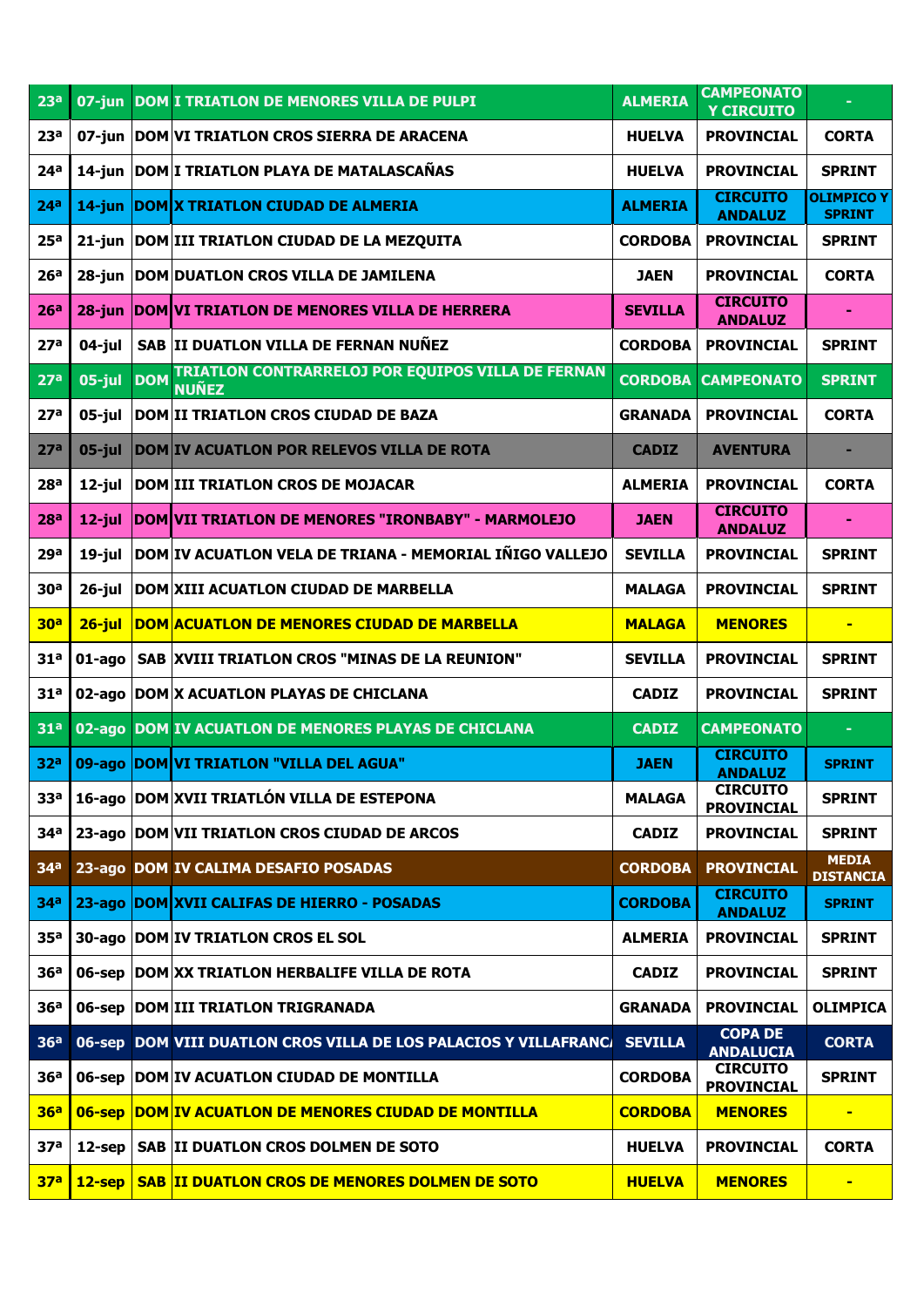| 37 <sup>a</sup>       | $13$ -sep | <b>DOM III TRIATLON SAN ROQUE</b>                                  | <b>CADIZ</b>                       | <b>PROVINCIAL</b>                      | <b>SPRINT</b>                                        |
|-----------------------|-----------|--------------------------------------------------------------------|------------------------------------|----------------------------------------|------------------------------------------------------|
| 37 <sup>a</sup>       | $13$ -sep | <b>DOM III TRIATLON PUERTO DE SEVILLA</b>                          | <b>SEVILLA</b>                     | <b>PROVINCIAL</b>                      | <b>MULTIPRUEBA</b>                                   |
| 37 <sup>a</sup>       | $13$ -sep | <b>DOM II DUATLON CROS DE PORCUNA - TIERRA DE IBEROS</b>           | <b>JAEN</b>                        | <b>PROVINCIAL</b>                      | <b>CORTA</b>                                         |
| <b>38<sup>a</sup></b> | $19$ -sep | <b>SAB V ACUATLON DE MENORES MINI DESAFIO DOÑANA</b>               | <b>CADIZ</b>                       | <b>MENORES</b>                         |                                                      |
| <b>38ª</b>            | $19$ -sep | SAB VI DESAFIO DOÑANA 2015                                         | <b>CADIZ</b>                       | <b>PROVINCIAL</b>                      | <b>MEDIA</b><br><b>DISTANCIA</b>                     |
| 38 <sup>a</sup>       | $19$ -sep | <b>SAB IV TRIWHITE CUP CARBONERAS</b>                              | <b>ALMERIA</b>                     | <b>PROVINCIAL</b>                      | <b>MULTIPRUEBA</b>                                   |
| 38 <sup>a</sup>       | $20$ -sep | <b>DOM II TRIATLON CROS UNIVERSIDAD DE GRANADA</b>                 | <b>GRANADA</b>                     | <b>PROVINCIAL</b>                      | <b>CORTA</b>                                         |
| 38 <sup>a</sup>       | $20$ -sep | <b>DOM II DUATLON CROS "VILLA DE VILCHES"</b>                      | <b>JAEN</b>                        | <b>PROVINCIAL</b>                      | <b>CORTA</b>                                         |
| 38 <sup>a</sup>       | $20$ -sep | DOM XV TRIATLON PLAYAS DE PUNTA UMBRIA                             | <b>HUELVA</b>                      | <b>CAMPEONATO</b><br><b>Y CIRCUITO</b> | <b>SPRINT</b>                                        |
| 39a                   | $26$ -sep | <b>SAB XI TRIATLON TITAN SIERRA DE CADIZ</b>                       | <b>CADIZ</b>                       | <b>LARGA</b><br><b>DISTANCIA</b>       | <b>MEDIA</b><br><b>DISTANCIA</b>                     |
| 39a                   | $27$ -sep | DOM IV TRIATLON CROS LA PUEBLA DEL RIO "PUERTA DOÑANA"             | <b>SEVILLA</b>                     | <b>PROVINCIAL</b>                      | <b>CORTA</b>                                         |
| <b>39a</b>            | $27$ -sep | DOM II TRIATLON DE MENORES DE CHICLANA                             | <b>CADIZ</b>                       | <b>CIRCUITO</b><br><b>ANDALUZ</b>      |                                                      |
| 40 <sup>a</sup>       | 03-oct    | <b>SAB III LD EUROCIUDAD</b>                                       | <b>HUELVA /</b><br><b>PORTUGAL</b> | <b>PROVINCIAL</b>                      | <b>MEDIA</b><br><b>DISTANCIA</b>                     |
| 40 <sup>a</sup>       | 04-oct    | <b>DOM VI TRIATLON DE MALAGA</b>                                   | <b>MALAGA</b>                      | <b>PROVINCIAL</b>                      | <b>SPRINT</b>                                        |
| 40 <sup>a</sup>       | 04-oct    | <b>DOM I HALF TRIATLON DE MALAGA</b>                               | <b>MALAGA</b>                      | <b>PROVINCIAL</b>                      | <b>MEDIA</b><br><b>DISTANCIA</b>                     |
| 40 <sup>a</sup>       | $04$ -oct | <b>DOM V DUATLON CROS A MI LA SUFRIDA POR ANDEX</b>                | <b>SEVILLA</b>                     | <b>AVENTURA</b>                        |                                                      |
|                       |           |                                                                    |                                    |                                        |                                                      |
| 40 <sup>a</sup>       | $04$ -oct | DOM XXVIII TRIATLON "CIUDAD DE CHICLANA"                           | <b>CADIZ</b>                       | <b>CIRCUITO</b><br><b>ANDALUZ</b>      | <b>OLIMPICO</b>                                      |
| 41 <sup>a</sup>       | $10$ -oct | SAB I DX2 INACUA MEDIA DISTANCIA COSTA DEL SOL                     | <b>MALAGA</b>                      | <b>PROVINCIAL</b>                      | <b>MEDIA</b><br><b>DISTANCIA</b>                     |
| 41 <sup>a</sup>       | $10$ -oct | <b>SAB XXIV TRIATLON DE TORRE DEL MAR</b>                          | <b>MALAGA</b>                      | <b>PROVINCIAL</b>                      | <b>SPRINT</b>                                        |
| 41 <sup>a</sup>       | 11-oct    | DOM IV DUATLON CROS SANLUCAR LA MAYOR "CIUDAD DEL SOL"             | <b>SEVILLA</b>                     | <b>PROVINCIAL</b>                      | <b>CORTA</b>                                         |
| 42a                   | $17$ -oct | <b>SAB III DUATLON CROS DE FUENTE CARRETEROS</b>                   | <b>CORDOBA</b>                     | <b>PROVINCIAL</b>                      | <b>CORTA</b>                                         |
| 42a                   | 18-oct    | DOM II DUATLON CROS SIERRA DE OCCIDENTAL DE HUELVA                 | <b>HUELVA</b>                      | <b>PROVINCIAL</b>                      | <b>CORTA</b>                                         |
| 42 <sup>a</sup>       |           | 18-oct DOM IV TRIATLON MD CABO DE GATA NIJAR                       | ALMERIA                            | <b>PROVINCIAL</b>                      | <b>MEDIA</b><br><b>DISTANCIA</b>                     |
| 43 <sup>a</sup>       |           | 25-oct DOM III DUATLON CROS CIUDAD DE DOS HERMANAS                 | <b>SEVILLA</b>                     | <b>PROVINCIAL</b>                      | <b>CORTA</b>                                         |
| 44 <sup>a</sup>       | 31-oct    | <b>SAB III DX2 MAZAGON PALOS</b>                                   | <b>HUELVA</b>                      | <b>PROVINCIAL</b>                      | <b>MEDIA</b><br><b>DISTANCIA/OLI</b><br><b>MPICO</b> |
| 44ª                   |           | 01-nov DOM VI DUATLON CROS "PLAYAS DE CHIPIONA"                    | <b>CADIZ</b>                       | <b>PROVINCIAL</b>                      | <b>CORTA</b>                                         |
| 44ª                   |           | 01-nov   DOM   I DX2 SPRINT MAZAGON-PALOS                          | <b>HUELVA</b>                      | <b>PROVINCIAL</b>                      | <b>SPRINT</b>                                        |
| 45a                   |           | 08-nov DOM VIII DUATLON CROS "BALNEARIO DE MARMOLEJO"              | <b>JAEN</b>                        | <b>COPA DE</b><br><b>ANDALUCIA</b>     | <b>CORTA</b>                                         |
| 46a                   | 14-nov    | <b>SAB III DUATLON CIUDAD DE MORON</b>                             | <b>SEVILLA</b>                     | <b>PROVINCIAL</b>                      | <b>SPRINT</b>                                        |
| 46 <sup>a</sup>       |           | 15-nov DOM II DUATLON CROS "PINARES DE CHICLANA"                   | <b>CADIZ</b>                       | <b>COPA DE</b><br><b>ANDALUCIA</b>     | <b>CORTA</b>                                         |
| 46a                   |           | <b>15-nov DOM II DUATLON CROS DE MENORES "PINARES DE CHICLANA"</b> | <b>CADIZ</b>                       | <b>MENORES</b>                         | ٠                                                    |